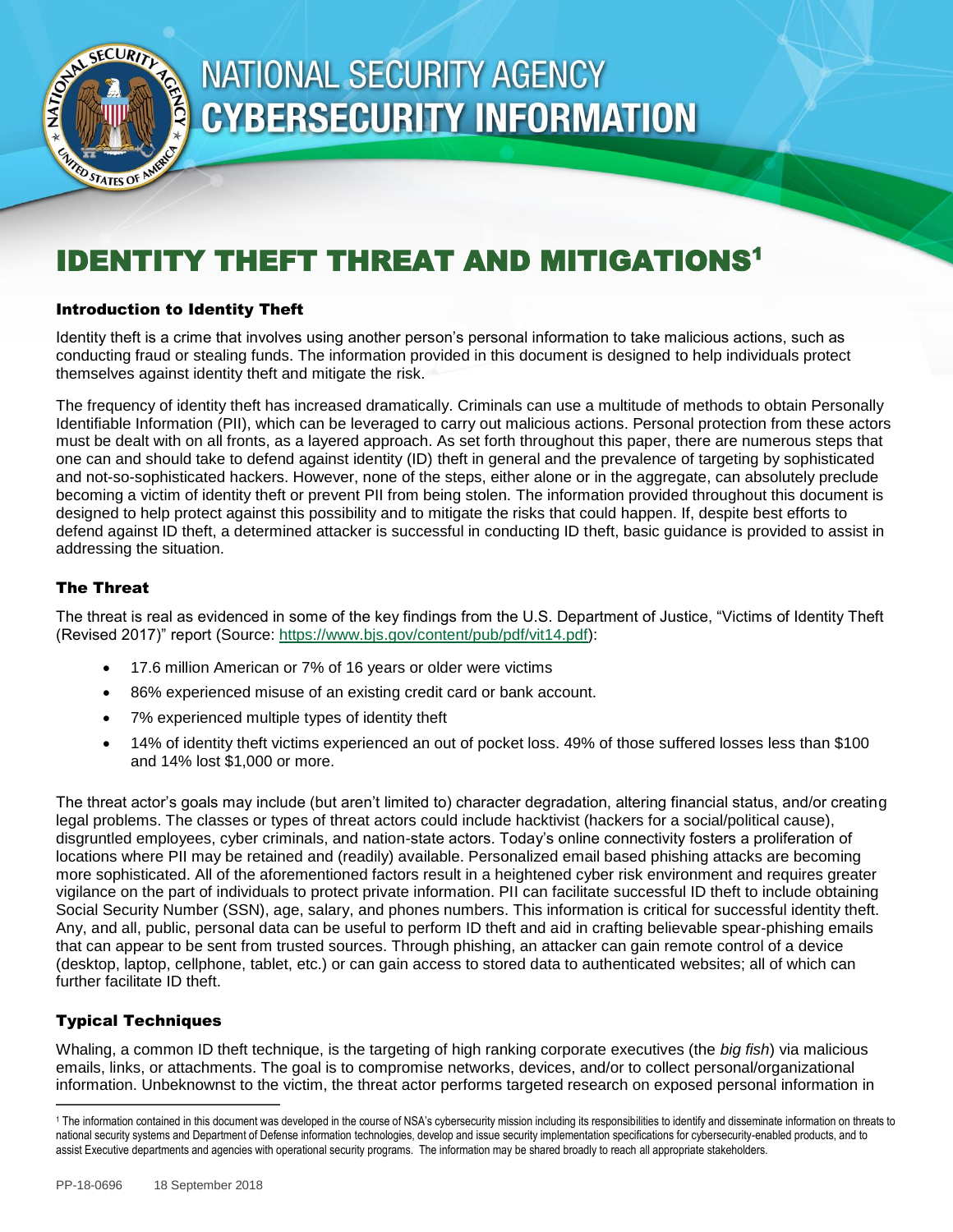

order to craft deceptive emails. The emails often contain attachments/links and information designed to deceive. These appear to originate from a known person, have a professional look and feel, and are difficult to identify as malicious. The ID thieves' target will often open the bogus emails and then "click-on" the socially engineered malicious attachments/links. While the skill level required for successful ID theft is minimal, data/PII manipulation or assumption of target ID, requires increased sophistication. ID theft includes, but is not limited to, fabricating criminal liability, ruining an individual's reputation or credit, and blackmailing the target, which could result in legal action, job loss, or arrest. ID theft may achieve these goals through the following means:

- **Take Advantage of System Access:** Place material on a hard drive that is indicative of serious illegal activity (e.g. maliciously edited photographs, espionage, insider trading, incriminating emails)
- **Alter or Access Financial Information:** Collect sensitive financial information, access, modify, or create accounts (e.g. credit accounts, investment sites), steal funds
- **Recover Credentials** (e.g. user names, passwords, challenge question answers)
- **Establish Persistent Presence on Network or Device:** Gather long-term information on network and device related data. This may be aggregated with data from other information technology systems used.

#### Where Can Personal Information be Found?

Personal information can be found online; individuals actively publish data about themselves to include information from signature blocks, social networking sites, organizational sites (e.g. professional, alumni, and clubs), resumes, biographies, or interviews. Personal information can be thought of as identity DNA. It can be used to uniquely "mark" a person for tracking and be leveraged to gain footholds in the personal lives of friends, family members, and co-workers.

| <b>Personal Information Related to PII</b><br>Aggregation of identifiers/credentials could              |                                     |                   |
|---------------------------------------------------------------------------------------------------------|-------------------------------------|-------------------|
| constitute PII                                                                                          |                                     |                   |
| <b>Core Identifiers</b>                                                                                 | <b>Access</b><br><b>Credentials</b> | <b>Physical</b>   |
| Full<br>Name/Previous<br><b>Names</b>                                                                   | Passwords/PINs                      | Gender            |
| <b>Address</b>                                                                                          | Account<br><b>Numbers</b>           | <b>Hair Color</b> |
| Date of Birth                                                                                           | <b>Email Addresses</b>              | Height            |
| <b>Driver's License</b><br><b>Number</b>                                                                | Mother's Maiden<br><b>Name</b>      | Weight            |
| Insurance Card<br>Number                                                                                | <b>Biometric</b><br>Information*    | Eye Color         |
| Telephone<br>Number                                                                                     | Medical<br>Information              | Race              |
| Personal, Educational, Criminal, Family<br>Information (that can readily be found in public<br>records) |                                     |                   |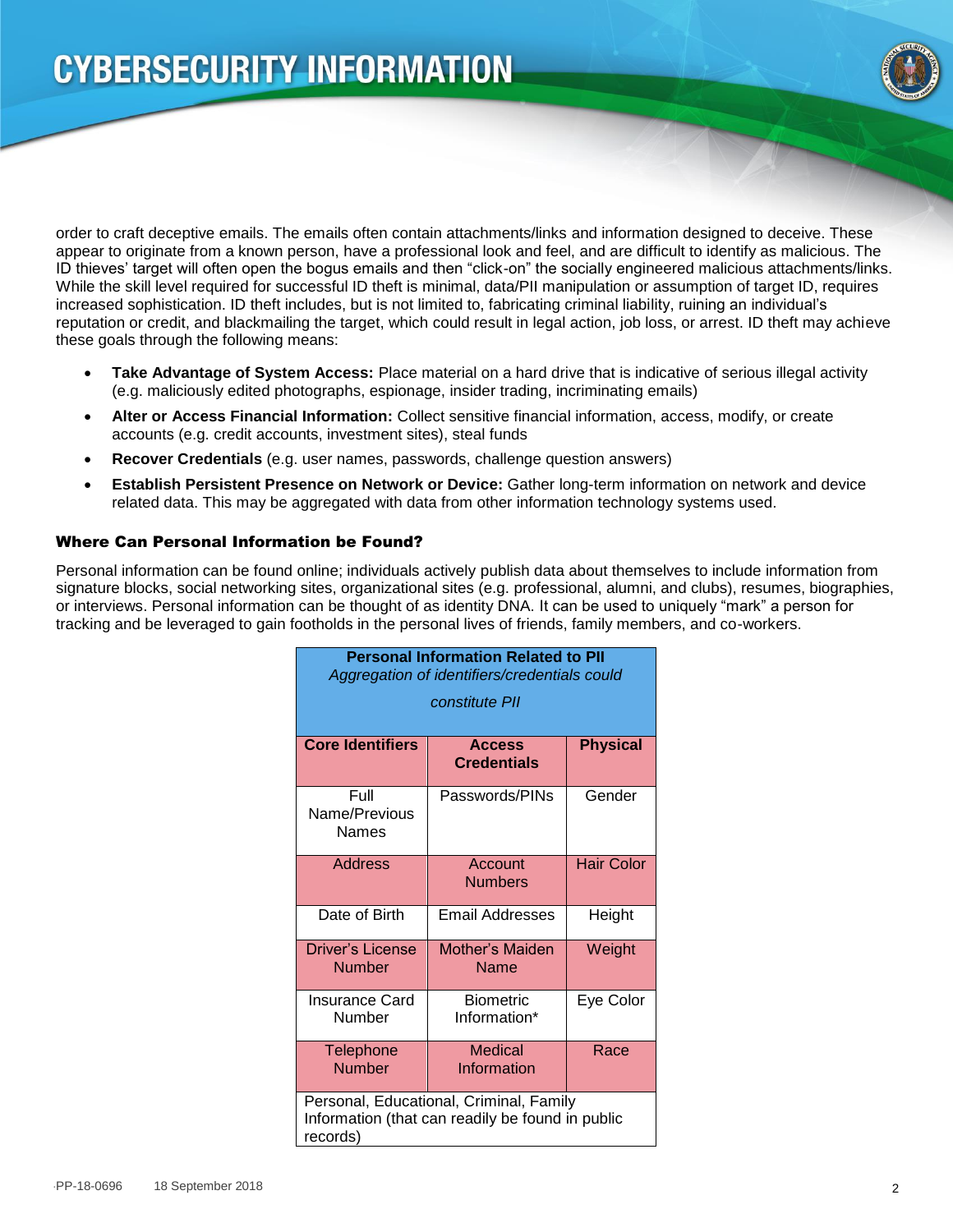

Most people understand the need to protect their SSN and Personal Identification Numbers (PIN); however, there are other identifiers that could help a thief access PII. The table above lists a few of those less thought about identifiers. Having this additional information enables threat actors to build a better personal profile that may be used to more effectively assume another person's identity.

#### Personal Information Trust Relationships

ID theft may exploit networks or accounts of trusted associates from which to send malicious email, as these networks and systems are often not up-to-date with security procedures. Emails sent at specific times of the year may serve to increase the believability of the phishing attempt, such as a tax service provider email sent in the spring or a medical benefits email sent in the fall. Examples of trusted service providers include:

 • **Personal:** Spouse/child's employer or school, friends, associates, lawyers, social groups, educational groups (university associations–as student, instructor, or alumni), and Facebook®2

• Professional: Workplace contacts, conferences, organizations, job posting sites, LinkedIn<sup>®3</sup>, and certification groups.

• **Medical:** general practitioner, dentist, specialists, labs, hospitals, therapists

• **Financial:** credit union, banks, investments, mortgage company, pension plans, income tax services, accountants, credit card companies, online purchasing sites

• **Media/Entertainment:** reporters/organizations (interviews, quotes), subscriptions, technical publications, special interest sites, streaming video sites, gaming sites, and Twitch<sup>®4</sup>/YouTube<sup>®5</sup>

• **Social Relationships:** online friends, apps

- **Insurance:** medical, life, homeowners, auto
- **Service Providers:** utilities (Internet Service Providers (ISP), gas, electric, water), home security
- **Other:** Department of Motor Vehicles (DMV), court (jury duty, subpoena), law enforcement, Civilian Welfare Fund (CWF), transportation

#### Mitigations – Systems (Hardware, Software, Services)

Several steps that help safeguard hardware, software, and services against ID theft include securing systems, limiting exposure (electronic and physical), applying application controls, and service partitioning (e.g. using different devices/OSes/browsers for activities of differing sensitivities). Specific areas that require attention include home networks, mobile devices, email services, authentication, storage, game consoles, and applications.

#### Mobile Devices

Maintain physical control of the device. Turn off wireless, Bluetooth®6 , and GPS when not in use. Exercise extreme caution when considering connection to public WiFi networks, using cellular networks if available. Create a robust device PIN. Enable automatic screen locking (after inactivity) and device disk encryption, if available.

#### Home Network

 $\overline{a}$ 

Keep home network devices (e.g. WiFi routers) patched and updated to help deal with the latest attacks and to protect against website drive-by infection. Use anti-virus and anti-malware software to help eliminate threats. Keep browsers and

<sup>2</sup> Facebook is a registered trademark of Facebook, Inc.

<sup>&</sup>lt;sup>3</sup> LinkedIn is a registered trademark of LinkedIn Corporation

<sup>4</sup> Twitch is a registered trademark of Twitch Interactive, Inc.

<sup>5</sup> YouTube is a registered trademark of Google, Inc.

<sup>6</sup> Bluetooth is a registered trademark of the Bluetooth Special Interest Group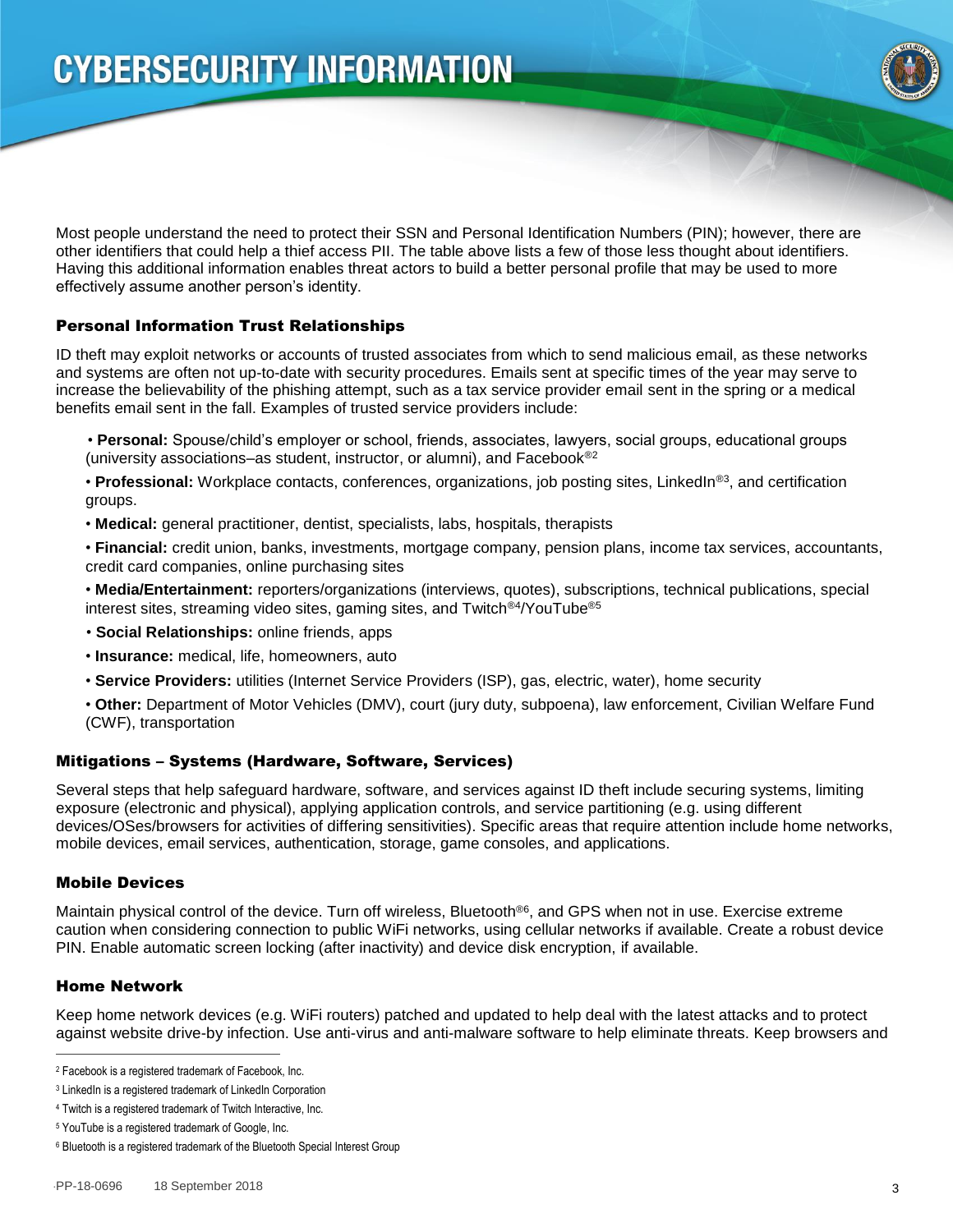

browser plug-ins up-to-date, enable automatic updates if possible, and disable Java™<sup>7</sup> in the browser. Limit privileges (e.g. "guest" or "user" privileges) for accounts used by guests, children, and other daily accesses. Periodically change passwords and keep a higher level of complexity. Make sure wireless access points and domain name servers are secure using the most up-to-date methods.

#### Separate Device Activities

Consider having different devices dedicated to different purposes, i.e. one computer for financial/PII use, another for games/children, and another for use while travelling, etc. When travelling, do not take an unnecessary device (laptop or smartphone) on the trip. In general, avoid accessing sensitive services (such as financial and medical) while travelling. Be careful of services that are accessible from mobile devices, and know which services store credentials since these services may not store these securely.

#### Email and Cloud

Do not open emails or email attachments from untrusted sources. Opening email attachments from unknown senders can load malware and access sensitive information via deceptive procedures such as whaling. Filter emails; run anti-malware and virus scans.

#### Authentication/Passwords

Some online services are beginning to allow the use of physical tokens as a form of authentication. Many others allow for the use of a second authentication channel, such as a text message with a passcode. Biometrics can be paired as a secondary authentication when paired with a password. When these measures are available, use them.

For online services that use password-based authentication. Make passwords complex, and do not use the same password for multiple accounts. If passwords are written down, they should not be associated with the account, and the written list should be stored in a safe place (e.g., in a locked box at home). Most services also provide password reset questions based upon various life information. Often these questions have answers that can be discovered and used to facilitate ID theft.

#### Storage (media, SD card, USB, portable, backups, file sharing, disposal)

Disable autorun capability. Never accept removable media from untrusted sources, such as giveaways. Free storage media from conferences or from unknown source may contain malware. Remove or disable hardware from machines that do not need removable media. Secure and maintain physical control over media, computers and mobile devices. Virus scan all removable media. When accessing this media, use non-privileged accounts; if possible, access such media from a virtual machine or sandbox. Make use of document viewers instead of full applications. Prior to discarding removable media, or a computer or smartphone with fixed media, delete all data or physically destroy the media. Consider using secured USB storage, particularly bootable USB drives that offer secure operating systems with identity and password protections.

#### Mitigations – Behavioral

Successfully protecting against ID Theft requires planning and effort. Be aware of how your normal mode of operation (behavior) could be used to compromise your identity, and implement safeguards to reduce the threat.

#### Be Aware of the Context of the Machine You Use

Exercise extreme caution when accessing public WiFi hotspots. Usually, using a mobile device's cellular data connection is safer than WiFi. Do not exchange any personal information or transact any sensitive business on untrusted networks.

 $\overline{a}$ 

<sup>7</sup> Java is a trademark of Oracle Corporation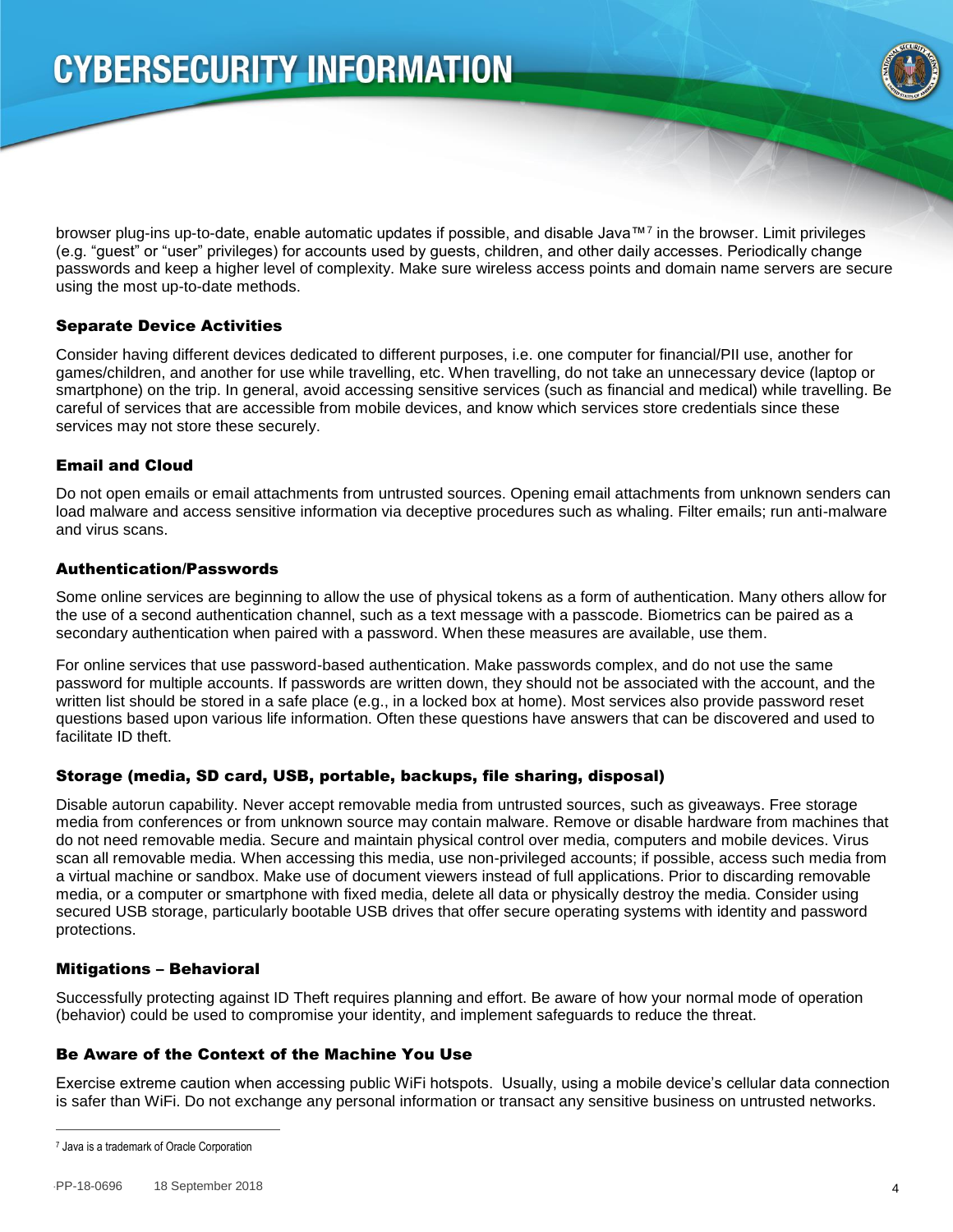

Do not exchange home and work content. Use different usernames for home and work email addresses. To prevent reuse of compromised passwords, use different passwords for each of your email accounts. Use password recovery or challenge questions that no one else (including children) would know or could find from Internet searches or public records. Use two-factor authentication when available for accessing webmail, social networking, financial, and other accounts. Avoid posting photos with embedded GPS coordinates, since this provides information about the location of the persons in the photo at the time embedded in the photo metadata.

#### Offline Interactions

Lock financial documents and records, including Social Security cards, in a safe place at home, and lock up wallets or purses in a safe place at work. Before sharing information at the workplace, businesses, children's schools, or a doctor's office, inquire as to why PII is required. Further, ask how will the PII be safeguarded, and discuss the consequences of not sharing. Always shred receipts, credit offers, credit applications, insurance forms, physician statements, checks, bank statements, expired charge cards, and similar PII related documents when no longer needed. Before disposing of a computer or mobile device, always dispose of all the personal information it stores.

#### Online Interactions

Be alert to impersonators. Make sure to know who is receiving personal or financial information. Unless initiating the contact or the person communicated with is known, PII should not be given out on the phone, through the mail or over the Internet. If a company that claims to have an account sends an email asking for PII, do not click on links in the email. Instead, type the company name directly into the web browser to access their site, and/or contact them through their customer service center to confirm whether or not the company truly sent the request.

#### **Travel**

Never do online banking in public places. Maintain a low profile. If possible, use cash for purchasing personal items like souvenirs. Advise family members not to discuss your travel details and not to post these on social networking sites.

#### Credit Freeze

Take steps to limit others from opening new credit cards and accounts by enabling a credit freeze. Safeguards are available that disallow ahead of time any new purchases

#### Monitoring for Identity Theft

Everyone is a potential victim of ID theft; therefore, all must be keenly aware of indications that they have been victimized or are actively being targeted. Monitoring these potential indicators is essential in identifying, mitigating and protecting against the threat. There are two classes of monitoring that are key: personal and commercial.

#### Personal Monitoring

Personal monitoring involves individual steps that a person can take to detect ID theft activity. The steps involve routinely searching for evidence of compromise. Examples include reviewing credit card and bank statements, call logs, browser history, email (including the "Sent Items" folder), change in social networking privacy settings, and detecting an increase in unsolicited contacts. Be mindful of credit card skimmers in public places like gas stations, and restaurants. A deluge of unsolicited emails, calls, or letters about making a purchase is an indicator that ID theft may be in progress.

#### Credit Report

The most important personal monitoring is reviewing credit reports which contain a history of residences, credit accounts minimum and maximum balance, open/close status and payment history. Any erroneous information in a credit report can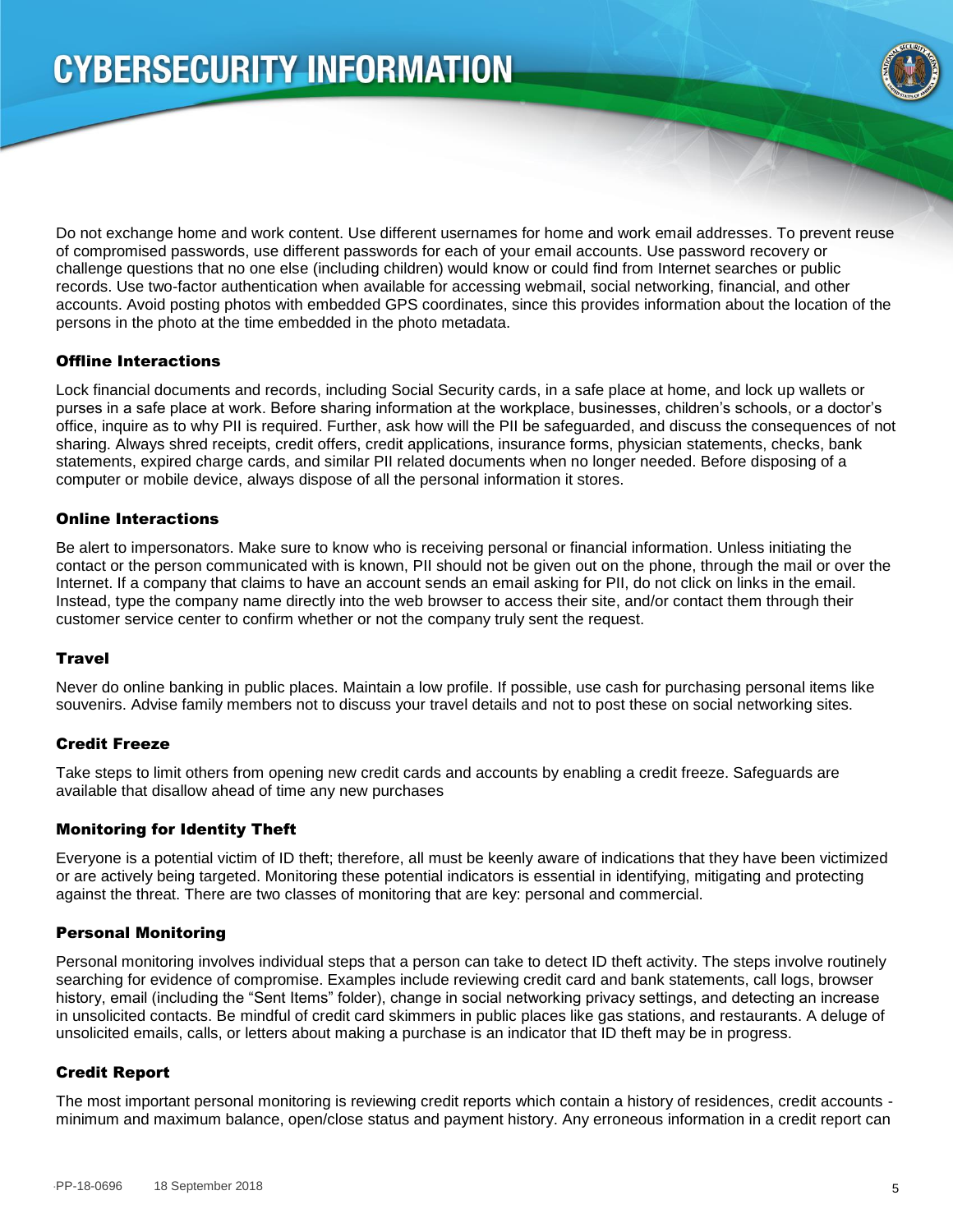

be an indicator of ID Theft. Credit bureaus generate credit reports and are required by the Fair Credit Reporting ACT (FCRA) to provide a free copy of a person's credit report every 12 months.

#### Commercial Monitoring

Credit Monitoring is a commercially available service (normally \$10 - \$20/month) providing a subscriber with information that indicates changes in their personal profile. Areas of monitoring can be divided into two categories – Financial (credit and banking) and Personal. Financial monitoring identifies changes that are specific to a person's credit, not necessarily their assets. For example, a new bank loan would be detected by a credit monitoring report but a large deposit or withdrawal would not. Personal monitoring identifies non-fiduciary references to a subscriber's identity. This includes civil, criminal or other personal information available in public records. Commercial Monitoring services have proven effective in using Financial and Personal monitoring to identify and mitigate ID Theft activity.

#### Response Steps

Recommended steps by the Federal Trade Commission (FTC), the US Government entity responsible for receiving and processing complaints concerning ID theft, are:

- 1. Place an Initial Fraud Alert
- 2. Order your credit reports
- 3. Create an Identity Theft Report with the FTC (1-877-438-THEFT). The initial report is called a Theft Affidavit. The Affidavit in conjunction with a police report makes the formal Identity Theft Report. Identity Theft, Federal Trade Commission;

#### Other steps that can be taken include:

- 1. Contact the fraud department of the three major credit bureaus
- 2. Contact the company that holds any account that you suspect may have been compromised. Ask for the fraud/security department; consider documenting all interactions with the company and closing all compromised accounts.
- 3. Contact your local police department and obtain copies of all police reports made in relation to the company.
- 4. Keep a detailed log of all contacts, notifications and interactions as you report the ID theft. Being as organized and detailed as possible will help you limit exposure to and recover from this crime.

### ADDITIONAL REFERENCES

- DSS' Identity Theft Guidance https://www.dss.mil/pyi/theft.html
- FBI's Insider Threat Guidance

https://www.fbi.gov/ investigate/white-collar-crime/identity-theft

• How To Keep Your Personal Information Secure: http://www.consumer.ftc.gov/articles/0272-how-keep-your-personalinformation-secure

- Banking: Safeguarding Your Accounts: https://www.investopedia.com/university/banking/banking8.asp
- U.S. Cert's Identity Theft Guidance https://www.us-cert.gov/ncas/tips/ST05-019